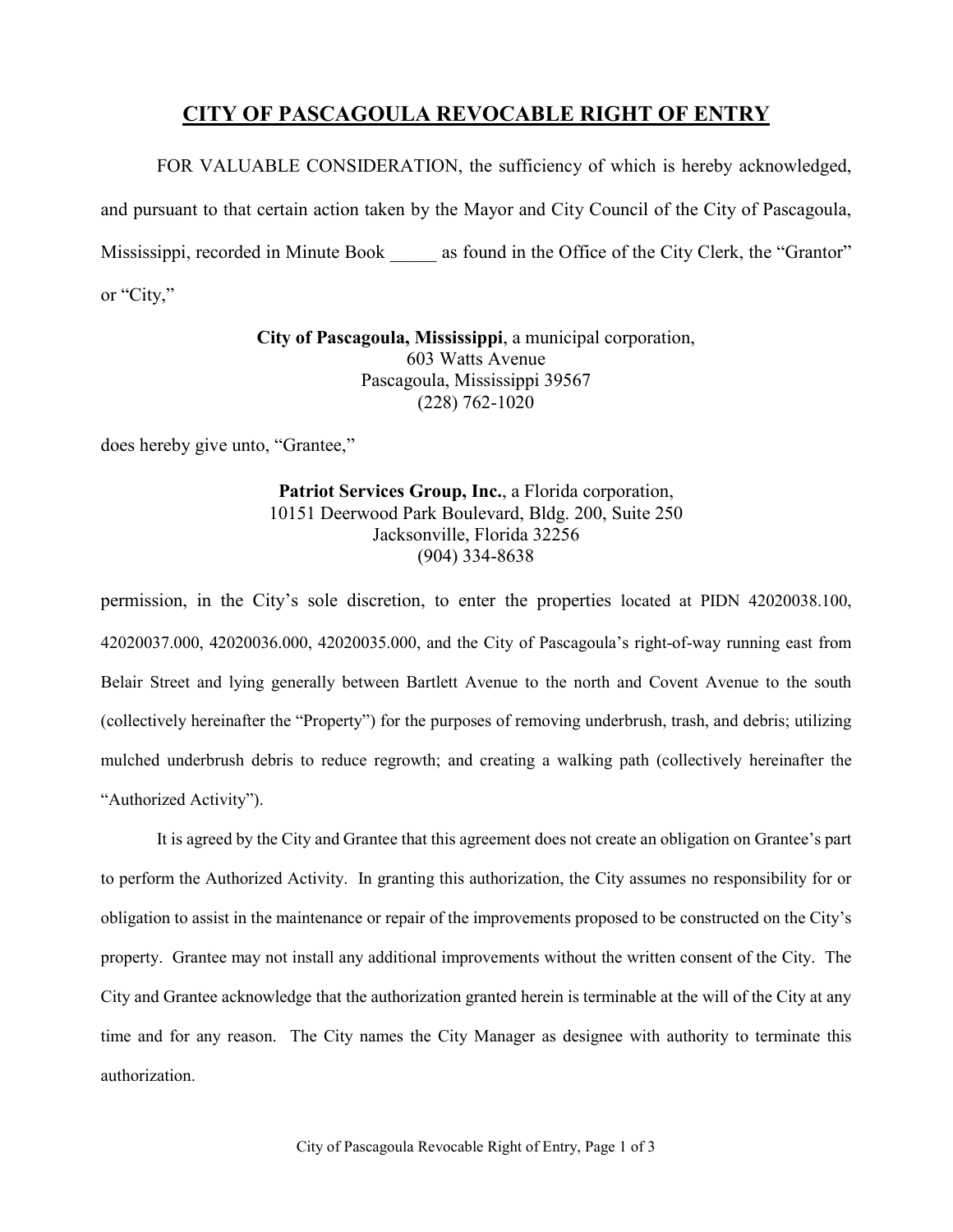Upon receiving notice that Grantor is terminating this agreement, Grantee agrees to remove any improvements in a timely manner at its own expense. Should the Grantee fail to remove the improvements in a timely manner, after being requested to do so, the Grantor may remove said improvements at the expense of the Grantee. Repair, replacement, and/or reinstallation of said improvements shall be the sole expense of the Grantee. Grantor retains and reserves the authority to remove Grantee's improvements immediately and without notice in the event of an emergency. Grantee agrees to waive all claims for any damages related to termination of this agreement and/or removal of any improvements located on the Property, whether such removal is effectuated by Grantor or Grantee. Grantee also waives any claim for damages to its improvements caused by the Grantor's maintenance of the Property.

In consideration of the City's approval of the Authorized Activity, and to the fullest extent permitted by law, the Grantee shall defend, indemnify, and hold harmless the City, its agents, and employees, and any other person or entity that the City is required to defend or indemnify, from and against any and all demands, claims, causes of action, liens, fines, penalties, losses, damages, costs, and expenses (including legal fees), of every kind and nature, regardless of whether in law or in equity, or whether nominal, actual, direct, indirect, consequential, special, punitive, or otherwise, arising out of, or related to, performance of the Authorized Activity by the Grantee, its employees, agents, volunteers, and/or contractors.

This agreement shall be governed and construed in accordance with Mississippi law, without regard to choice of law principles. In the event any litigation arises between the Grantor and Grantee in connection with this agreement, venue for such litigation shall lie exclusively in Jackson County, Mississippi, to the exclusion of all other venues. In the event litigation is initiated in relation to this agreement and the City is the prevailing party, the City shall be entitled to recover from me reasonable attorneys' fees and costs of court.

The signors below represent and warrant, on behalf of Grantor and Grantee, respectively, that they have the full power and authority to make, deliver, enter into, and perform pursuant to the terms and conditions of this agreement. Said signors represent and warrant that they understand and accept, the terms, conditions, and risks of this agreement